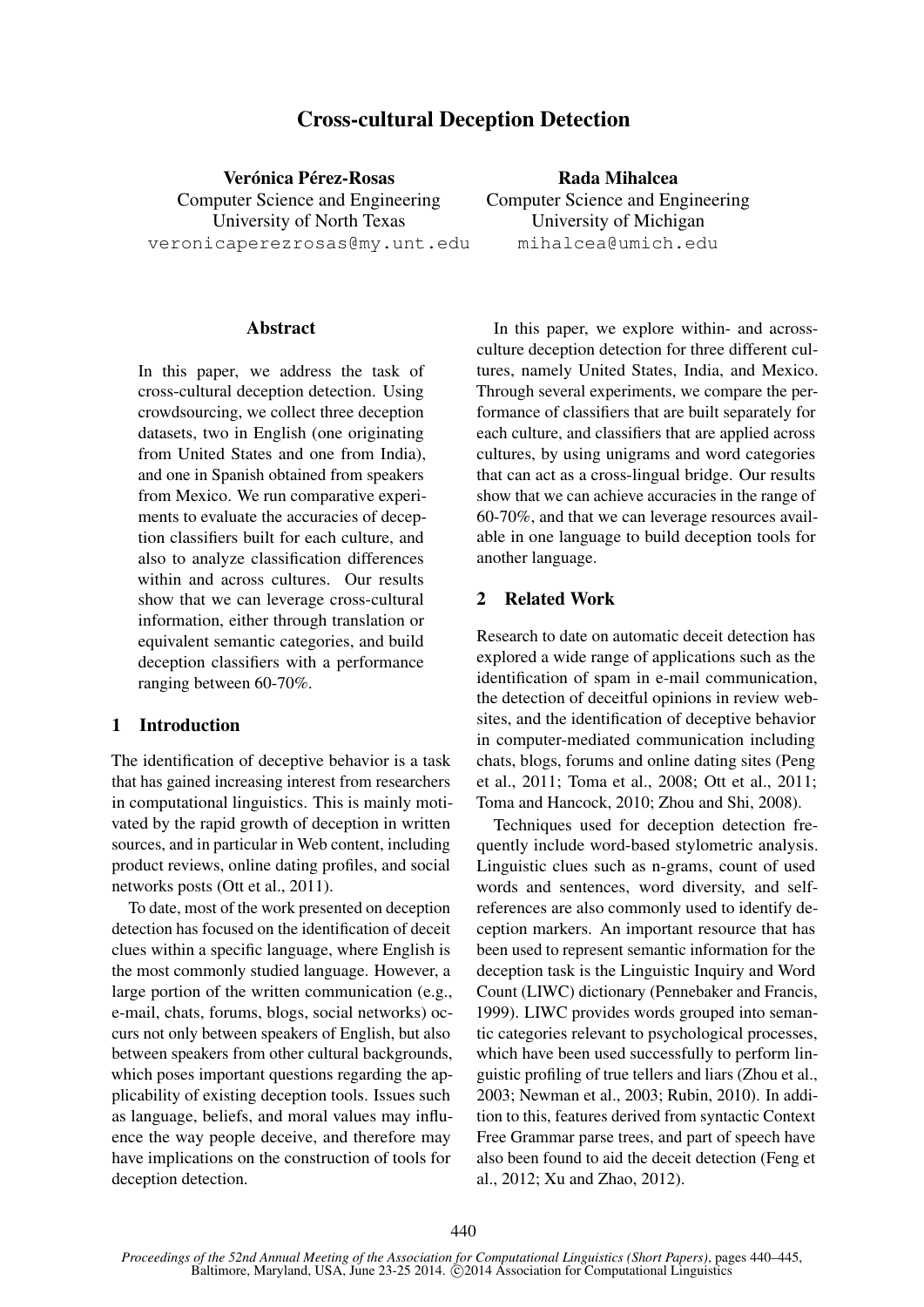While most of the studies have focused on English, there is a growing interest in studying deception for other languages. For instance, (Fornaciari and Poesio, 2013) identified deception in Italian by analyzing court cases. The authors explored several strategies for identifying deceptive clues, such as utterance length, LIWC features, lemmas and part of speech patterns. (Almela et al., 2012) studied the deception detection in Spanish text by using SVM classifiers and linguistic categories, obtained from the Spanish version of the LIWC dictionary. A study on Chinese deception is presented in (Zhang et al., 2009), where the authors built a deceptive dataset using Internet news and performed machine learning experiments using a bag-of-words representation to train a classifier able to discriminate between deceptive and truthful cases.

It is also worth mentioning the work conducted to analyze cross-cultural differences. (Lewis and George, 2008) presented a study of deception in social networks sites and face-to-face communication, where authors compare deceptive behavior of Korean and American participants, with a subsequent study also considering the differences between Spanish and American participants (Lewis and George, 2009). In general, research findings suggest a strong relation between deception and cultural aspects, which are worth exploring with automatic methods.

#### 3 Datasets

We collect three datasets for three different cultures: United States (English-US), India (English-India), and Mexico (Spanish-Mexico). Following (Mihalcea and Strapparava, 2009), we collect short deceptive and truthful essays for three topics: opinions on Abortion, opinions on Death Penalty, and feelings about a Best Friend.

For English-US and English-India, we use Amazon Mechanical Turk with a location restriction, so that all the contributors are from the country of interest (US and India). We collect 100 deceptive and 100 truthful statements for each of the three topics. To avoid spam, each contribution is manually verified by one of the authors of this paper.For Spanish-Mexico, while we initially attempted to collect data also using Mechanical Turk, we were not able to receive enough contributions. We therefore created a separate web interface to collect data, and recruited participants through contacts of the paper's authors. The overall process was significantly more time consuming than for the other two cultures, and resulted in fewer contributions, namely 39+39 statements for Abortion, 42+42 statements for Death Penalty, and 94+94 statements for Best Friend. For all three cultures, the participants first provided their truthful responses, followed by the deceptive ones.

Interestingly, for all three cultures, the average number of words for the deceptive statements (62 words) is significantly smaller than for the truthful statements (81 words), which may be explained by the added difficulty of the deceptive process, and is in line with previous observations about the cues of deception (DePaulo et al., 2003).

### 4 Experiments

Through our experiments, we seek answers to the following questions. First, what is the performance for deception classifiers built for different cultures? Second, can we use information drawn from one culture to build a deception classifier for another culture? Finally, what are the psycholinguistic classes most strongly associated with deception/truth, and are there commonalities or differences among languages?

In all our experiments, we formulate the deception detection task in a machine learning framework, where we use an SVM classifier to discriminate between deceptive and truthful statements.<sup>1</sup>

### 4.1 What is the performance for deception classifiers built for different cultures?

We represent the deceptive and truthful statements using two different sets of features. First we use unigrams obtained from the statements corresponding to each topic and each culture. To select the unigrams, we use a threshold of 10, where all the unigrams with a frequency less than 10 are dropped. Since previous research suggested that stopwords can contain linguistic clues for deception, no stopword removal is performed.

Experiments are performed using a ten-fold cross validation evaluation on each dataset.Using the same unigram features, we also perform crosstopic classification, so that we can better understand the topic dependence. For this, we train the SVM classifier on training data consisting of a merge of two topics (e.g., Abortion + Best Friend) and test on the third topic (e.g., Death Penalty). The results for both within- and cross-topic are shown in the last two columns of Table 1.

<sup>1</sup>We use the SVM classifier implemented in the Weka toolkit, with its default settings.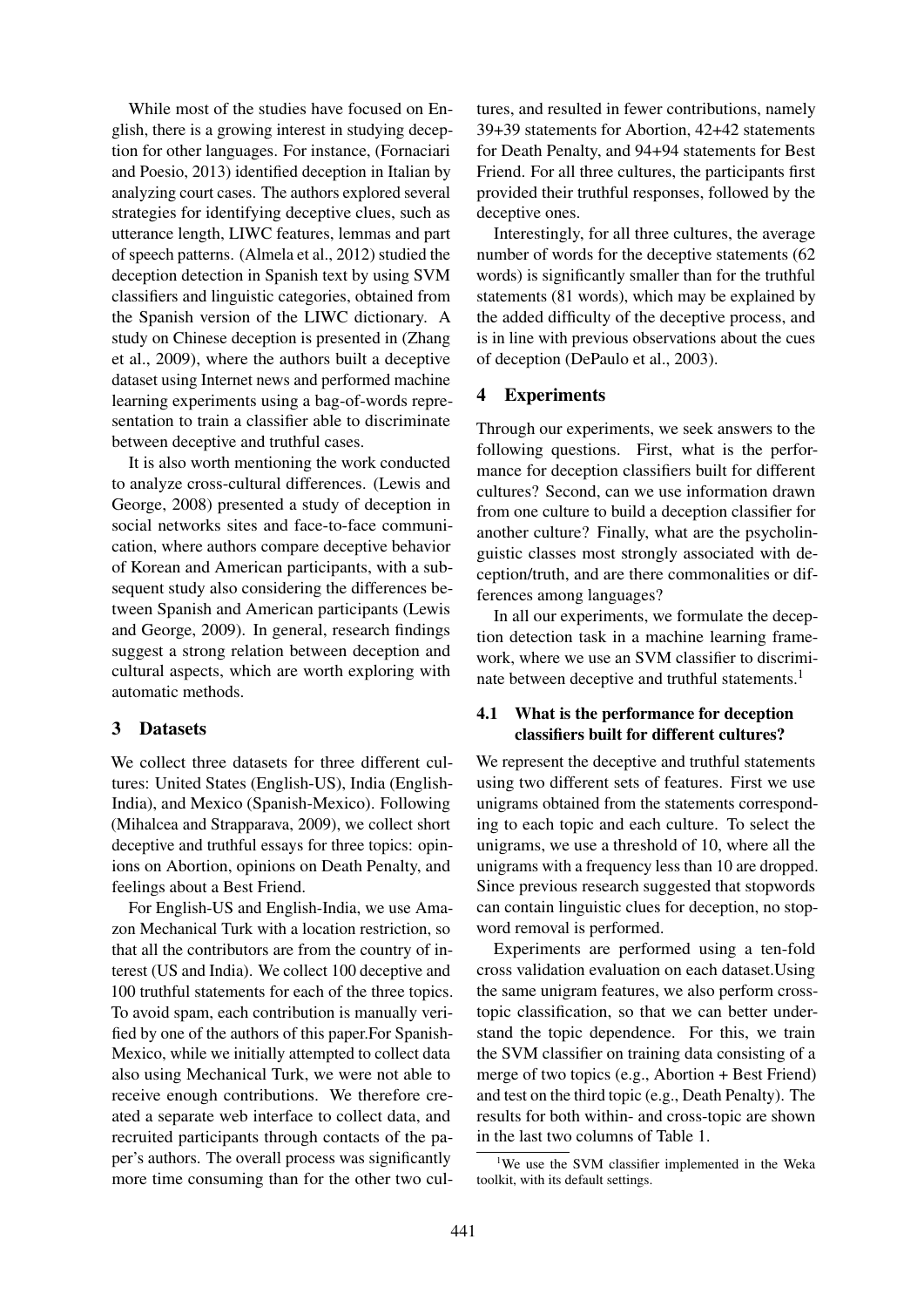|                    | <b>LIWC</b> |               |            |          | Unigrams |              |             |
|--------------------|-------------|---------------|------------|----------|----------|--------------|-------------|
| Topic              | Linguistic  | Psychological | Relativity | Personal | All      | Within-topic | Cross-topic |
|                    | English-US  |               |            |          |          |              |             |
| Abortion           | 72.50%      | 68.75%        | 44.37%     | 67.50%   | 73.03%   | 63.75%       | 80.36%      |
| <b>Best Friend</b> | 75.98%      | 68.62%        | 58.33%     | 54.41%   | 73.03%   | 74.50%       | 60.78%      |
| Death Penalty      | 60.36%      | 54.50%        | 49.54%     | 50.45%   | 58.10%   | 58.10%       | 77.23%      |
| Average            | 69.61%      | 63.96%        | 50.75%     | 57.45%   | 69.05%   | 65.45%       | 72.79%      |
| English-India      |             |               |            |          |          |              |             |
| Abortion           | 56.00%      | 48.50%        | 46.50%     | 48.50%   | 56.00%   | 46.00%       | 50.00%      |
| <b>Best Friend</b> | 68.18%      | 68.62%        | 54.55%     | 53.18%   | 71.36%   | 60.45%       | 57.23%      |
| Death Penalty      | 56.00%      | 52.84%        | 57.50%     | 53.50%   | 63.50%   | 57.50%       | 54.00%      |
| Average            | 60.06%      | 59.19%        | 52.84%     | 51.72%   | 63.62%   | 54.65%       | 53.74%      |
| Spanish-Mexico     |             |               |            |          |          |              |             |
| Abortion           | 73.17%      | 67.07%        | 48.78%     | 51.22%   | 62.20%   | 52.46%       | 57.69%      |
| <b>Best Friend</b> | 72.04%      | 74.19%        | 67.20%     | 54.30%   | 75.27%   | 66.66%       | 50.53%      |
| Death Penalty      | 73.17%      | 67.07%        | 48.78%     | 51.22%   | 62.20%   | 54.87%       | 63.41%      |
| Average            | 72.79%      | 69.45%        | 54.92%     | 52.25%   | 67.89%   | 57.99%       | 57.21%      |

Table 1: Within-culture classification, using LIWC word classes and unigrams. For LIWC, results are shown for within-topic experiments, with ten-fold cross validation. For unigrams, both within-topic (ten-fold cross validation on the same topic) and cross-topic (training on two topics and testing on the third topic) results are reported.

Second, we use the LIWC lexicon to extract features corresponding to several word classes. LIWC was developed as a resource for psycholinguistic analysis (Pennebaker and Francis, 1999). The 2001 version of LIWC includes about 2,200 words and word stems grouped into about 70 classes relevant to psychological processes (e.g., emotion, cognition), which in turn are grouped into four broad cat $egories<sup>2</sup> namely: linguistic processes, psychological$ cal processes, relativity, and personal concerns. A feature is generated for each of the 70 word classes by counting the total frequency of the words belonging to that class. We perform separate evaluations using each of the four broad LIWC categories, as well as using all the categories together. The results obtained with the SVM classifier are shown in Table 1.

Overall, the results show that it is possible to discriminate between deceptive and truthful cases using machine learning classifiers, with a performance superior to a random baseline which for all datasets is 50% given an even class distribution. Considering the unigram results, among the three cultures considered, the deception discrimination works best for the English-US dataset, and this is also the dataset that benefits most from the larger amount of training data brought by the cross-topic experiments. In general, the cross-topic evaluations suggest that there is no high topic dependence in this task, and that using deception data from different topics can lead to results that are comparable to the within-topic data. Interestingly, among the three topics considered, the Best Friend topic has consistently the highest within-topic performance, which may be explained by the more personal nature of the topic, which can lead to clues that are useful for the detection of deception (e.g., references to the self or personal relationships).

Regarding the LIWC classifiers, the results show that the use of the LIWC classes can lead to performance that is generally better than the one obtained with the unigram classifiers. The explicit categorization of words into psycholinguistic classes seems to be particularly useful for the languages where the words by themselves did not lead to very good classification accuracies. Among the four broad LIWC categories, the linguistic category appears to lead to the best performance as compared to the other categories. It is notable that in Spanish, the linguistic category by itself provides results that are better than when all the LIWC classes are used, which may be due to the fact that Spanish has more explicit lexicalization for clues that may be relevant to deception (e.g., verb tenses, formality).

## 4.2 Can we use information drawn from one culture to build a deception classifier in another culture?

In the next set of experiments, we explore the detection of deception using training data originating from a different culture. As with the within-culture

<sup>2</sup> http://www.liwc.net/descriptiontable1.php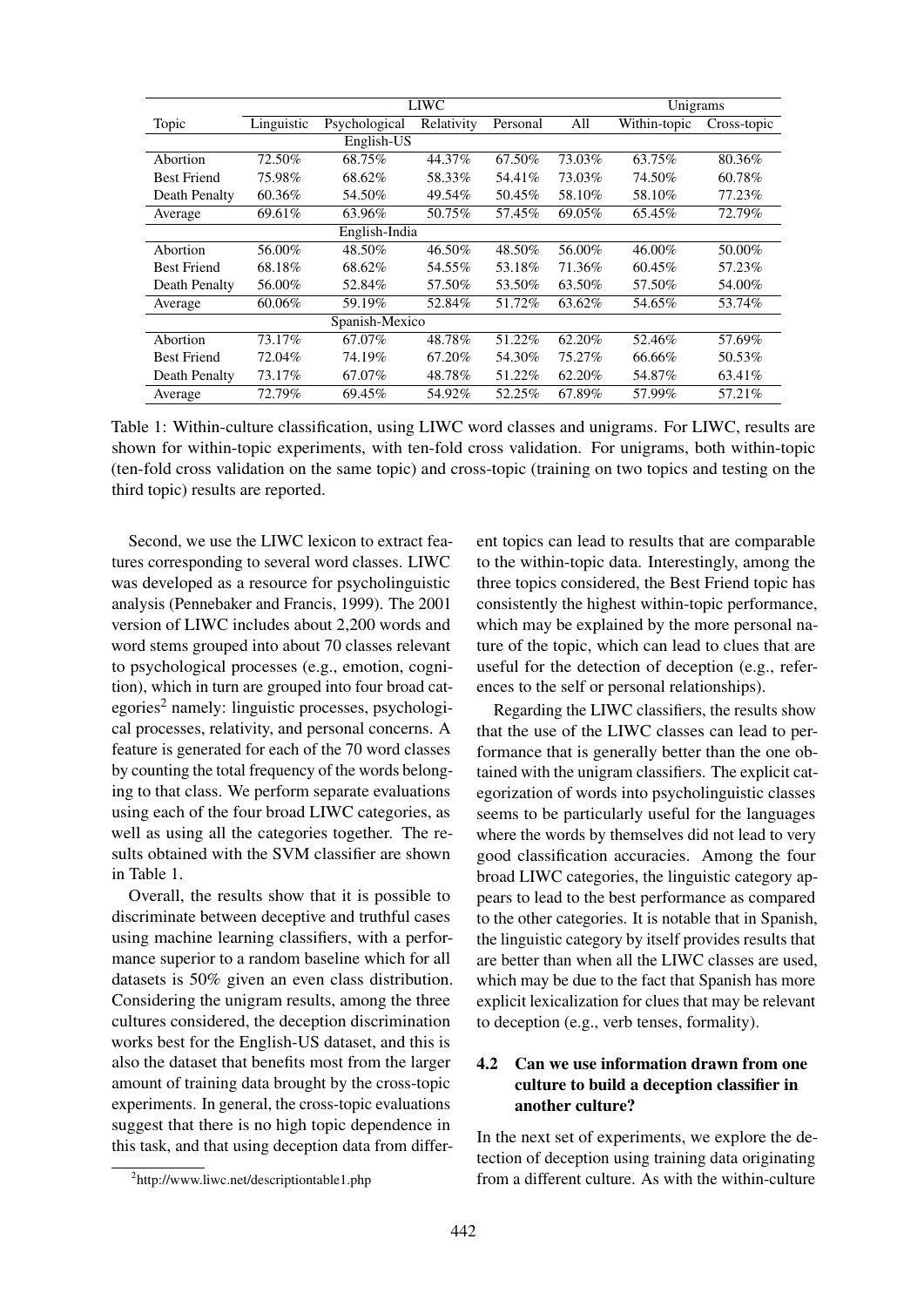| Topic                                        | Linguistic | Psychological | Relativity | Personal | <b>All LIWC</b> | Unigrams |  |
|----------------------------------------------|------------|---------------|------------|----------|-----------------|----------|--|
| Training: English-US Test: English-India     |            |               |            |          |                 |          |  |
| Abortion                                     | 58.00%     | 51.00%        | 48.50%     | 51.50%   | 52.25%          | 57.89%   |  |
| <b>Best Friend</b>                           | 66.36%     | 47.27%        | 48.64%     | 50.45%   | 59.54%          | 51.00%   |  |
| Death Penalty                                | 54.50%     | 50.50%        | 50.00%     | 48.50%   | 53.5%           | 59.00%   |  |
| Average                                      | 59.62%     | 49.59%        | 49.05%     | 50.15%   | 55.10%          | 55.96%   |  |
| Training: English-India Test: English-US     |            |               |            |          |                 |          |  |
| Abortion                                     | 71.32%     | 47.49%        | 43.38%     | 45.82%   | 62.50%          | 55.51%   |  |
| <b>Best Friend</b>                           | 59.74%     | 49.35%        | 51.94%     | 49.36%   | 55.84%          | 53.20%   |  |
| Death Penalty                                | 51.47%     | 44.11%        | 54.88%     | 50.98%   | 39.21%          | 50.71%   |  |
| Average                                      | 60.87%     | 46.65%        | 50.06%     | 48.72%   | 52.51%          | 54.14%   |  |
| Test: Spanish-Mexico<br>Training: English-US |            |               |            |          |                 |          |  |
| Abortion                                     | 70.51%     | 46.15%        | 50.00%     | 52.56%   | 53.85%          | 61.53%   |  |
| <b>Best Friend</b>                           | 69.35%     | 52.69%        | 51.08%     | 46.77%   | 67.74%          | 65.03%   |  |
| Death Penalty                                | 54.88%     | 54.88%        | 53.66%     | 50.00%   | 62.19%          | 59.75%   |  |
| Average                                      | 64.92%     | 51.24%        | 51.58%     | 49.78%   | 61.26%          | 62.10%   |  |
| Training: English-India Test: Spanish-Mexico |            |               |            |          |                 |          |  |
| Abortion                                     | 48.72%     | 50.00%        | 47.44%     | 42.31%   | 43.58%          | 55.12%   |  |
| <b>Best Friend</b>                           | 68.28%     | 63.44%        | 56.45%     | 54.84%   | 60.75%          | 67.20%   |  |
| Death Penalty                                | 60.98%     | 53.66%        | 54.88%     | 60.98%   | 59.75%          | 51.21%   |  |
| Average                                      | 59.32%     | 55.70%        | 52.92%     | 52.71%   | 54.69%          | 57.84%   |  |

Table 2: Cross-cultural experiments using LIWC categories and unigrams

experiments, we use unigrams and LIWC features. For consistency across the experiments, given that the size of the Spanish dataset is different compared to the other two datasets, we always train on one of the English datasets.

To enable the unigram based experiments, we translate the two English datasets into Spanish by using the Bing API for automatic translation. $3$  As before, we extract and keep only the unigrams with frequency greater or equal to 10. The results obtained in these cross-cultural experiments are shown in the last column of Table 2.

In a second set of experiments, we use the LIWC word classes as a bridge between languages. First, each deceptive or truthful statement is represented using features based on the LIWC word classes. Next, since the same word classes are used in both the English and the Spanish LIWC lexicons, this LIWC-based representation is independent of language, and therefore can be used to perform crosscultural experiments. Table 2 shows the results obtained with each of the four broad LIWC categories, as well as with all the LIWC word classes.

We also attempted to combine unigrams and LIWC features. However, in most cases, no improvements were noticed with respect to the use of unigrams or LIWC features alone. We are not reporting these results due to space limitation.

These cross-cultural evaluations lead to several

findings. First, we can use data from a culture to build deception classifiers for another culture, with performance figures better than the random baseline, but weaker than the results obtained with within-culture data. An important finding is that LIWC can be effectively used as a bridge for crosscultural classification, with results that are comparable to the use of unigrams, which suggests that such specialized lexicons can be used for cross-cultural or cross-lingual classification. Moreover, using only the linguistic category from LIWC brings additional improvements, with absolute improvements of 2-4% over the use of unigrams. This is an encouraging result, as it implies that a semantic bridge such as LIWC can be effectively used to classify deception data in other languages, instead of using the more costly and time consuming unigram method based on translations.

## 4.3 What are the psycholinguistic classes most strongly associated with deception/truth?

The final question we address is concerned with the LIWC classes that are dominant in deceptive and truthful text for different cultures. We use the method presented in (Mihalcea and Strapparava, 2009), which consists of a metric that measures the saliency of LIWC classes in deceptive versus truthful data. Following their strategy, we first create a corpus of deceptive and truthful text using a mix of all the topics in each culture. We then calculate

<sup>3</sup> http://http://http://www.bing.com/dev/en-us/dev-center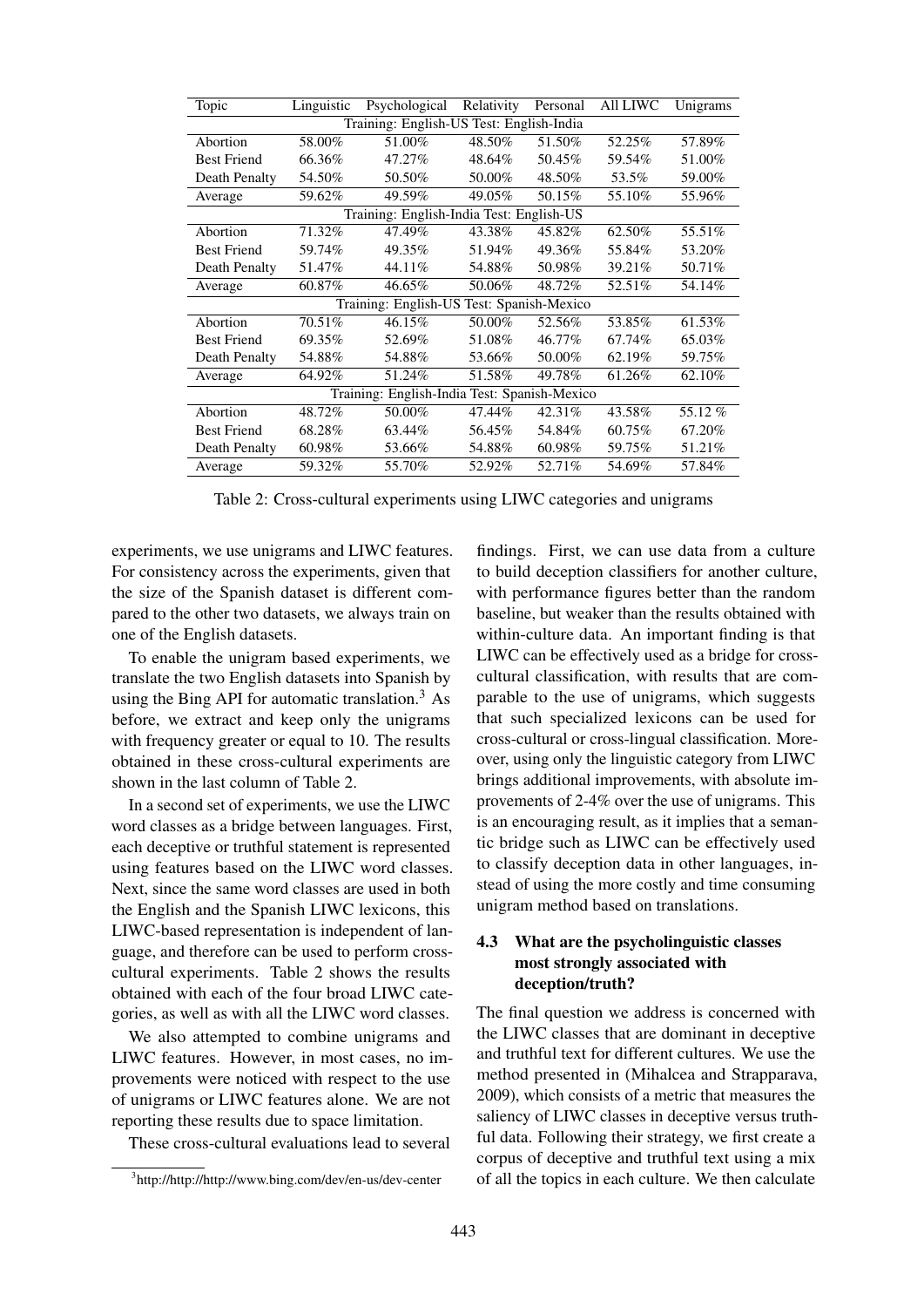| Class          | Score | Sample words<br>Class<br>Score                                 |            | Sample words |                                         |  |
|----------------|-------|----------------------------------------------------------------|------------|--------------|-----------------------------------------|--|
|                |       |                                                                | English-US |              |                                         |  |
| Deceptive      |       |                                                                |            |              | Truthful                                |  |
| Metaph         | 1.77  | Die, died, hell, sin, lord                                     | Insight    | 0.68         | Accept, believe, understand             |  |
| Other          | 1.46  | He, her, herself, him<br>I                                     |            | 0.66         | I, me, my, myself,                      |  |
| You            | 1.41  | Optimism<br>0.65<br>accept, hope, top, best<br>Thou, you       |            |              |                                         |  |
| Othref         | 1.18  | Our, ourselves, us, we,<br>He, her, herself, him<br>0.55<br>We |            |              |                                         |  |
| Negemo         | 1.18  | Afraid, agony, awful, bad                                      | Friends    | 0.46         | Buddies, friend                         |  |
| English-India  |       |                                                                |            |              |                                         |  |
|                |       | Deceptive                                                      |            |              | Truthful                                |  |
| Negate         | 1.49  | Cannot, neither, no, none                                      | Past       | 0.78         | Happened, helped, liked, listened       |  |
| Physical       | 1.46  | Heart, ill, love, loved,                                       |            | 0.66         | I,me,mine,my                            |  |
| Future         | 1.42  | Be, may, might, will                                           | Optimism   | 0.65         | Accept, accepts, best, bold,            |  |
| Other          | 1.17  | He, she, himself, herself                                      | We         | 0.55         | Our, ourselves, us, we                  |  |
| Humans         | 1.08  | Adult, baby, children, human                                   | Friends    | 0.46         | Buddies, companion, friend, pal         |  |
| Spanish-Mexico |       |                                                                |            |              |                                         |  |
|                |       | Deceptive                                                      |            |              | Truthful                                |  |
| Certain        | 1.47  | Jamás(never), siempre(always)                                  | Optimism   | 0.66         | Aceptar(accept),animar(cheer)           |  |
| Humans         | 1.28  | Bebé(baby), persona(person)                                    | Self       | 0.65         | $Commigo(me),tengo(have),soy(am)$       |  |
| You            | 1.26  | Eres(are), estas(be), su(his/her)                              | We         | 0.58         | Estamos(are), somos(be), tenemos(have)  |  |
| Negate         | 1.25  | Jamás(never), tampoco(neither)                                 | Friends    | 0.37         | Amigo/amiga(friend),amistad(friendship) |  |
| Other          | 1.22  | Es(is), esta(are), otro(other)                                 | Past       | 0.32         | Compartimos(share), vivimos(lived)      |  |

Table 3: Top ranked LIWC classes for each culture, along with sample words

the dominance for each LIWC class, and rank the classes in reversed order of their dominance score. Table 3 shows the most salient classes for each culture, along with sample words.

This analysis shows some interesting patterns. There are several classes that are shared among the cultures. For instance, the deceivers in all cultures make use of negation, negative emotions, and references to others. Second, true tellers use more optimism and friendship words, as well as references to themselves. These results are in line with previous research, which showed that LIWC word classes exhibit similar trends when distinguishing between deceptive and non-deceptive text (Newman et al., 2003). Moreover, there are also word classes that only appear in some of the cultures; for example, time classes (Past, Future) appear in English-India and Spanish-Mexico, but not in English-US, which in turn contains other classes such as Insight and Metaph.

## 5 Conclusions

In this paper, we addressed the task of deception detection within- and across-cultures. Using three datasets from three different cultures, each covering three different topics, we conducted several experiments to evaluate the accuracy of deception detection when learning from data from the same culture or from a different culture. In our evaluations, we compared the use of unigrams versus the use of psycholinguistic word classes.

The main findings from these experiments are: 1) We can build deception classifiers for different cultures with accuracies ranging between 60-70%, with better performance obtained when using psycholinguistic word classes as compared to simple unigrams; 2) The deception classifiers are not sensitive to different topics, with cross-topic classification experiments leading to results comparable to the within-topic experiments; 3) We can use data originating from one culture to train deception detection classifiers for another culture; the use of psycholinguistic classes as a bridge across languages can be as effective or even more effective than the use of translated unigrams, with the added benefit of making the classification process less costly and less time consuming.

The datasets introduced in this paper are publicly available from http://nlp.eecs.umich.edu.

## Acknowledgments

This material is based in part upon work supported by National Science Foundation awards #1344257 and #1355633 and by DARPA-BAA-12-47 DEFT grant #12475008. Any opinions, findings, and conclusions or recommendations expressed in this material are those of the authors and do not necessarily reflect the views of the National Science Foundation or the Defense Advanced Research Projects Agency.